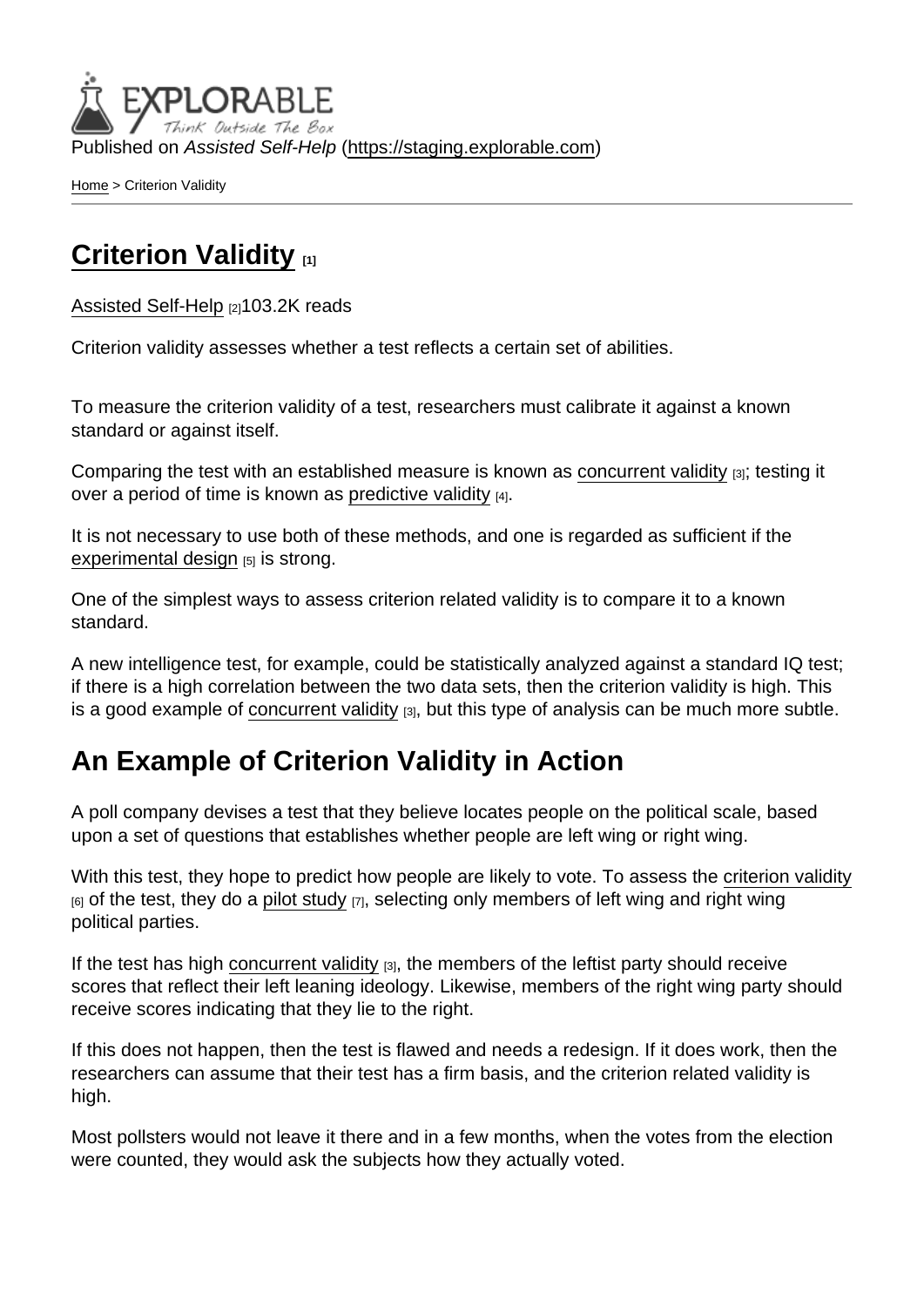This [predictive validity](https://staging.explorable.com/predictive-validity)  $[4]$  allows them to double check their test, with a high correlation again indicating that they have developed a solid test of political ideology.

## Criterion Validity in Real Life - The Million Dollar Question

This political test is a fairly simple linear relationship, and the criterion validity is easy to judge. For complex constructs, with many inter-related elements, evaluating the criterion related validity can be a much more difficult process.

Insurance companies have to measure a construct called 'overall health,' made up of lifestyle factors, socio-economic background, age, genetic predispositions and a whole range of other factors.

Maintaining high criterion related validity is difficult, with all of these factors, but getting it wrong can bankrupt the business.

## Coca-Cola - The Cost of Neglecting Criterion Validity

For market researchers, criterion validity is crucial, and can make or break a product. One famous example is when Coca-Cola decided to change the flavor of their trademark drink.

Diligently, they researched whether people liked the new flavor, performing taste tests and giving out [questionnaires](https://staging.explorable.com/survey-research-design) [8]. People loved the new flavor, so Coca-Cola rushed New Coke into production, where it was a titanic flop.

The mistake that Coke made was that they forgot about criterion validity, and omitted one important question from the survey.

People were not asked if they preferred the new flavor to the old, a failure to establish [concurrent validity](https://staging.explorable.com/concurrent-validity) [3].

The Old Coke, known to be popular, was the perfect benchmark, but it was never used. A simple blind taste test, asking people which flavor they preferred out of the two, would have saved Coca Cola millions of dollars.

Ultimately, the [predictive validity](https://staging.explorable.com/predictive-validity)  $[4]$  was also poor, because their good results did not [correlate](https://staging.explorable.com/statistical-correlation) [9] with the poor sales. By then, it was too late!

Source URL: https://staging.explorable.com/en/criterion-validity

Links

- [1] https://staging.explorable.com/en/criterion-validity
- [2] https://staging.explorable.com/en

[3] https://staging.explorable.com/concurrent-validity

- [4] https://staging.explorable.com/predictive-validity
- [5] https://staging.explorable.com/design-of-experiment
- [6] http://en.wikipedia.org/wiki/Criterion\_validity
- [7] https://staging.explorable.com/pilot-study
- [8] https://staging.explorable.com/survey-research-design